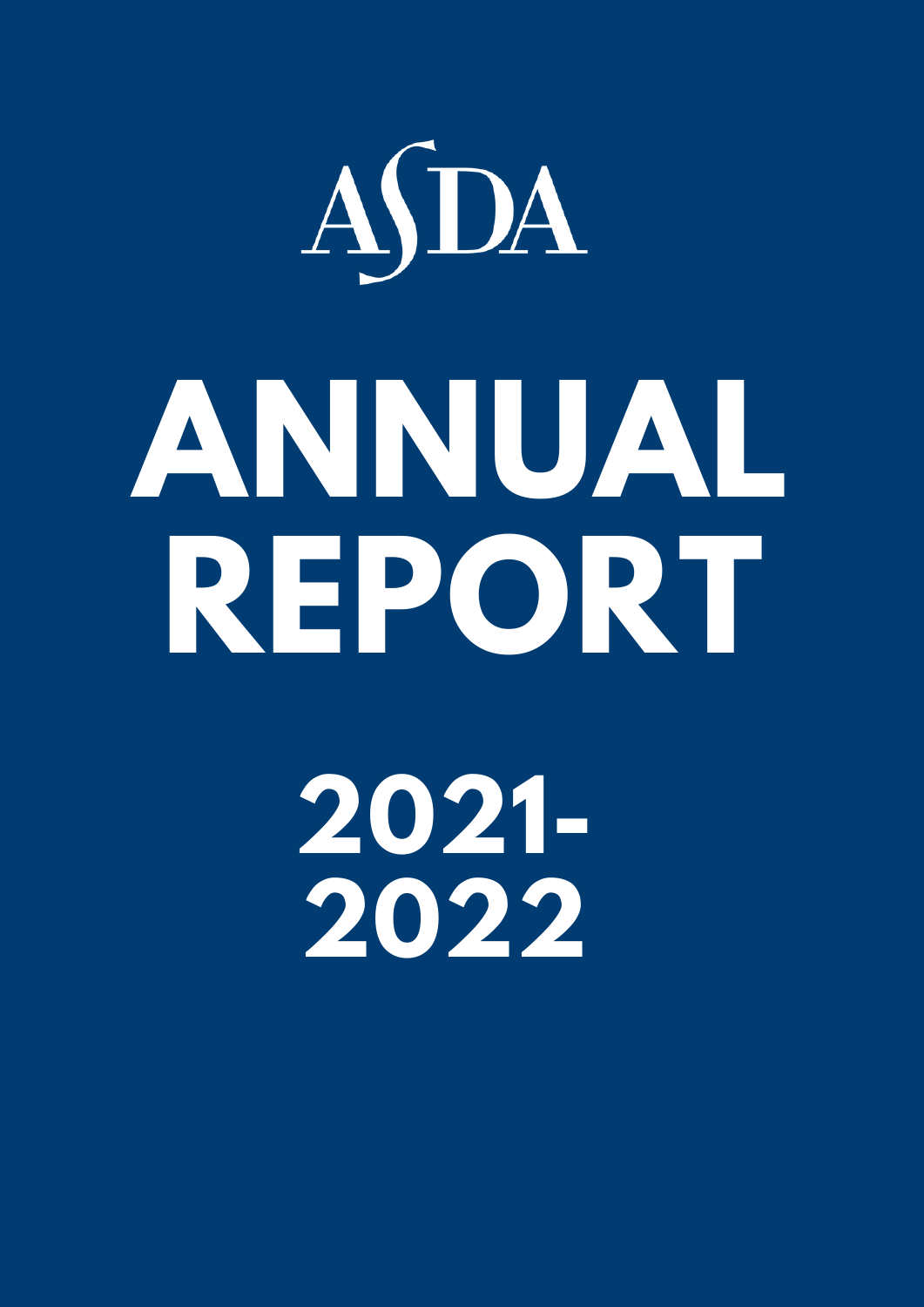### **FROM OUR PRESIDENT, COLTON CANNON**



Upon entering this position, I was naïve to the power of the ASDA community. While we are a community of diverse individuals, we all share the common identity of a dental student. We as a community get to decide our association's policy and national officers. We have the ability to voice our opinion to help shape our profession for the better. We have the ability to connect with our peers and colleagues from across the nation to network and gain new leadership skills.

When we've come together, it's been amazing to witness what we can accomplish. I am in awe of our ability to champion dental student issues and make an impact on our profession. We've connected on new platforms and leveraged technology for the enhancement of our dental school experience. In this community, there is a willingness to change the status quo.

For the past year, we've demonstrated our resilience and ability to combat uncertainty. We've had to make tough decisions on how to keep our members safe. However, we have pushed forward and developed new and creative ways to hold safe and engaging events. In an enduring pandemic that has kept us apart, this community has fought hard to grow closer together.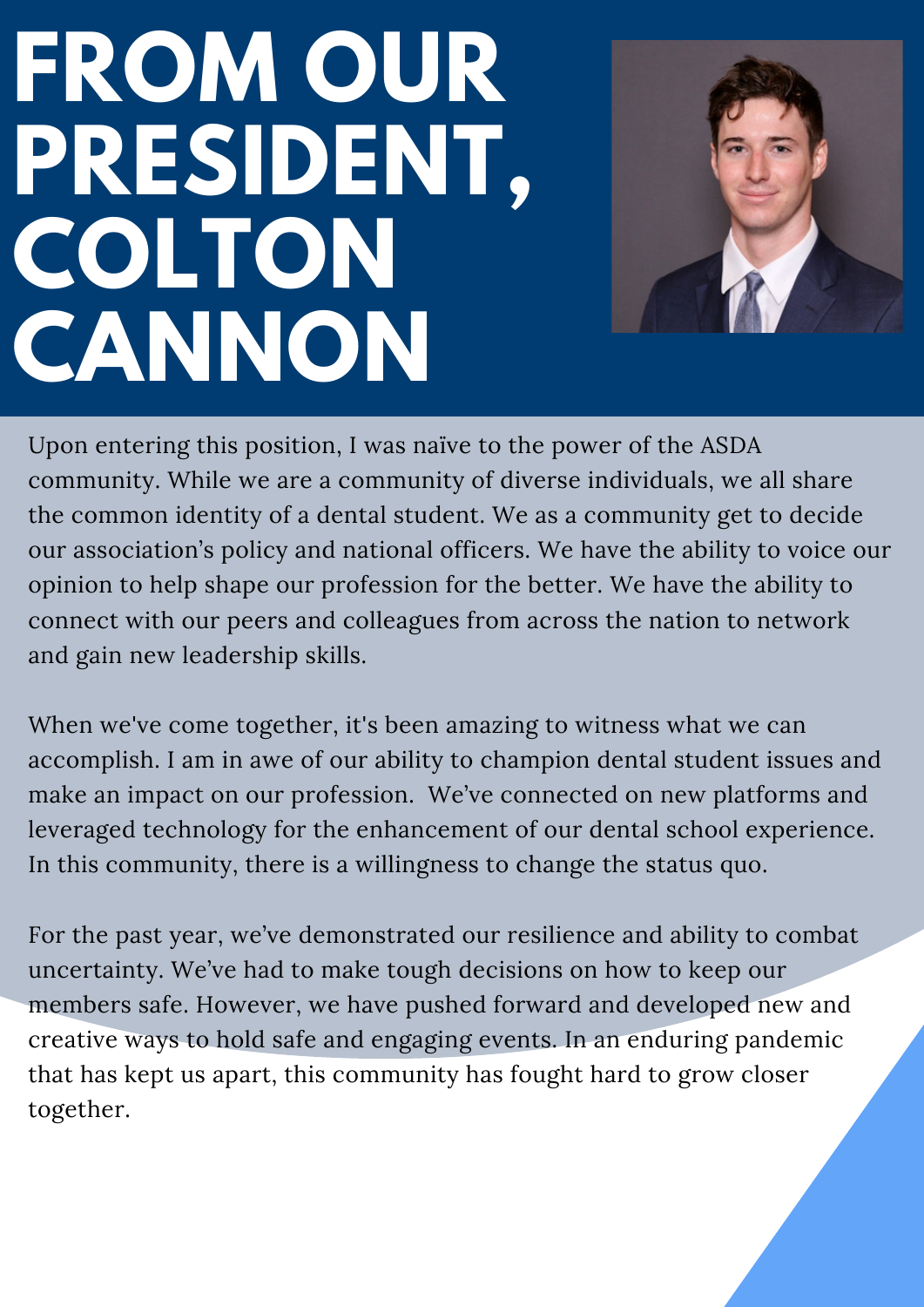## **PRESIDENT'S ADDRESS**

#### LICENSURE REFORM

We continue to advocate for licensure reform. Students from all over the nation show state dental boards and clinical testing agencies that the use of live patients is not necessary to demonstrate competency. We have used our grassroots advocacy network to ensure that state dental boards adopt permanent change. We've worked in lockstep with the American Dental Association and the American Dental Education Association to continue our progress.

#### DIVERSITY AND INCLUSION

I've been inspired by ASDA's ability to spearhead diversity and inclusion initiatives for our leaders. Thank you to the diversity and inclusion task force for their passion, dedication and guidance in this effort. I am looking forward to see what we can accomplish in the years to come.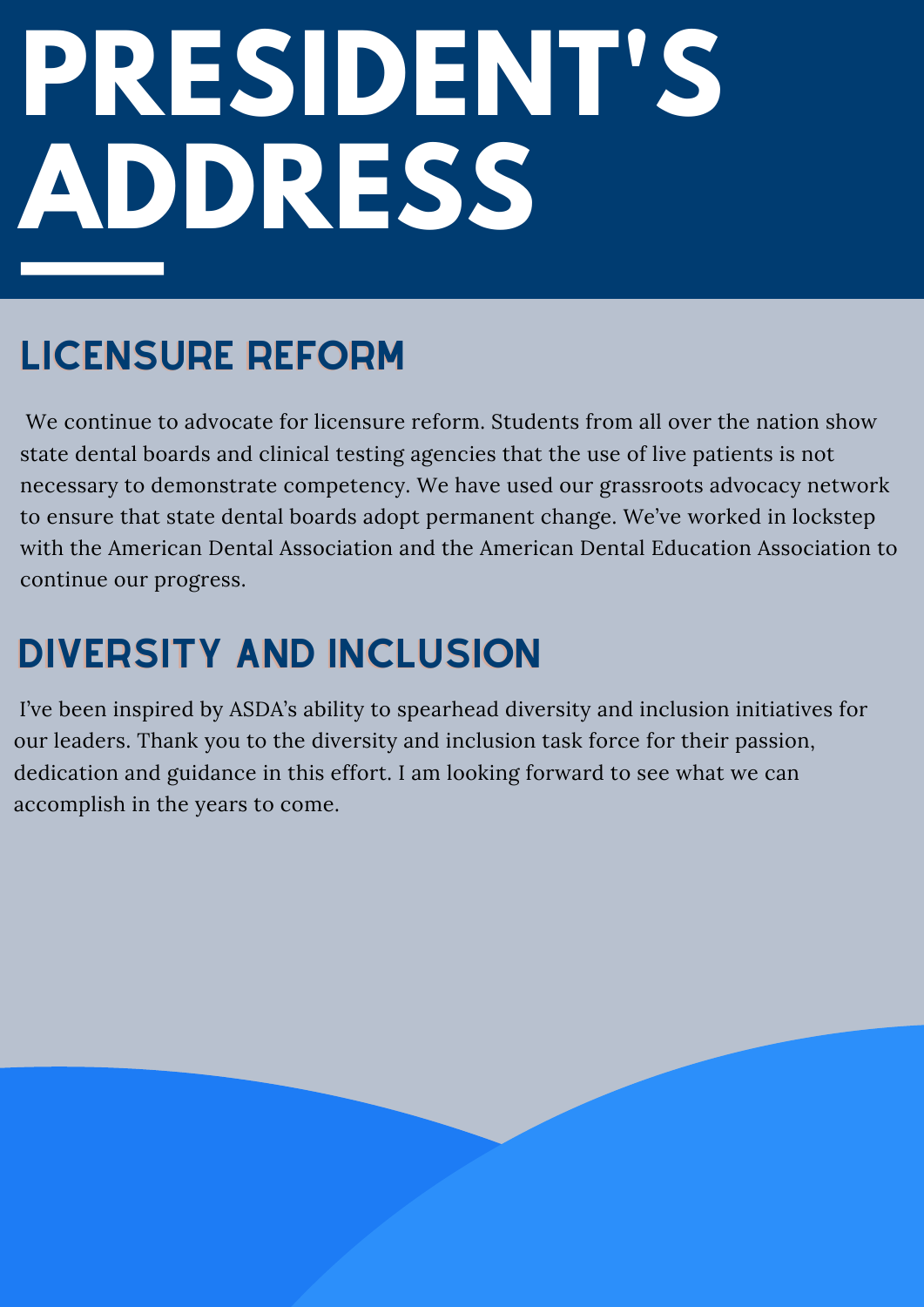#### LEADERS OF TODAY AND TOMORROW

My tenure as ASDA's National President has been an honor and a privilege. I have learned that my success as a leader is rooted in the success of others. I've enjoyed watching members reach their highest potential within the organization. The best thing about ASDA's culture is our ability to cultivate the leaders of today and tomorrow.

#### THANK YOU, ASDA

The accomplishments of the association are very much a team effort. I want to to give thanks to those leaders around me who have walked alongside me on my leadership journey. To the members of the Executive Committee- Sebastian Celis, speaker of the house, Michelle Skelton, vice president, Joy Nisnisan, vice president and Nancy Honeycutt, executive director, your dedication to the organization is something all members should appreciate. The late-night calls and meetings are memories I will continue to cherish. I know I can always turn to you for advice and wisdom. I would also like to thank the Board of Trustees. I am so impressed by your ability serve the association.

Additionally, I want to thank the ASDA staff for their efforts. They truly are the backbone of this association. Finally and most importantly, I would like to thank the ASDA community. Throughout my time serving ASDA, you've become like a family to me. I am incredibly grateful for your support and guidance. I am excited to welcome a new group of leaders for the 2022-2023 year and serve in my new position as the Immediate Past President. It is here on our 50th anniversary that we look back on all we have accomplished, but more importantly, we look forward to all we will accomplish in the future. Thank you all for giving me the opportunity to serve as your National President.

Polter & Caver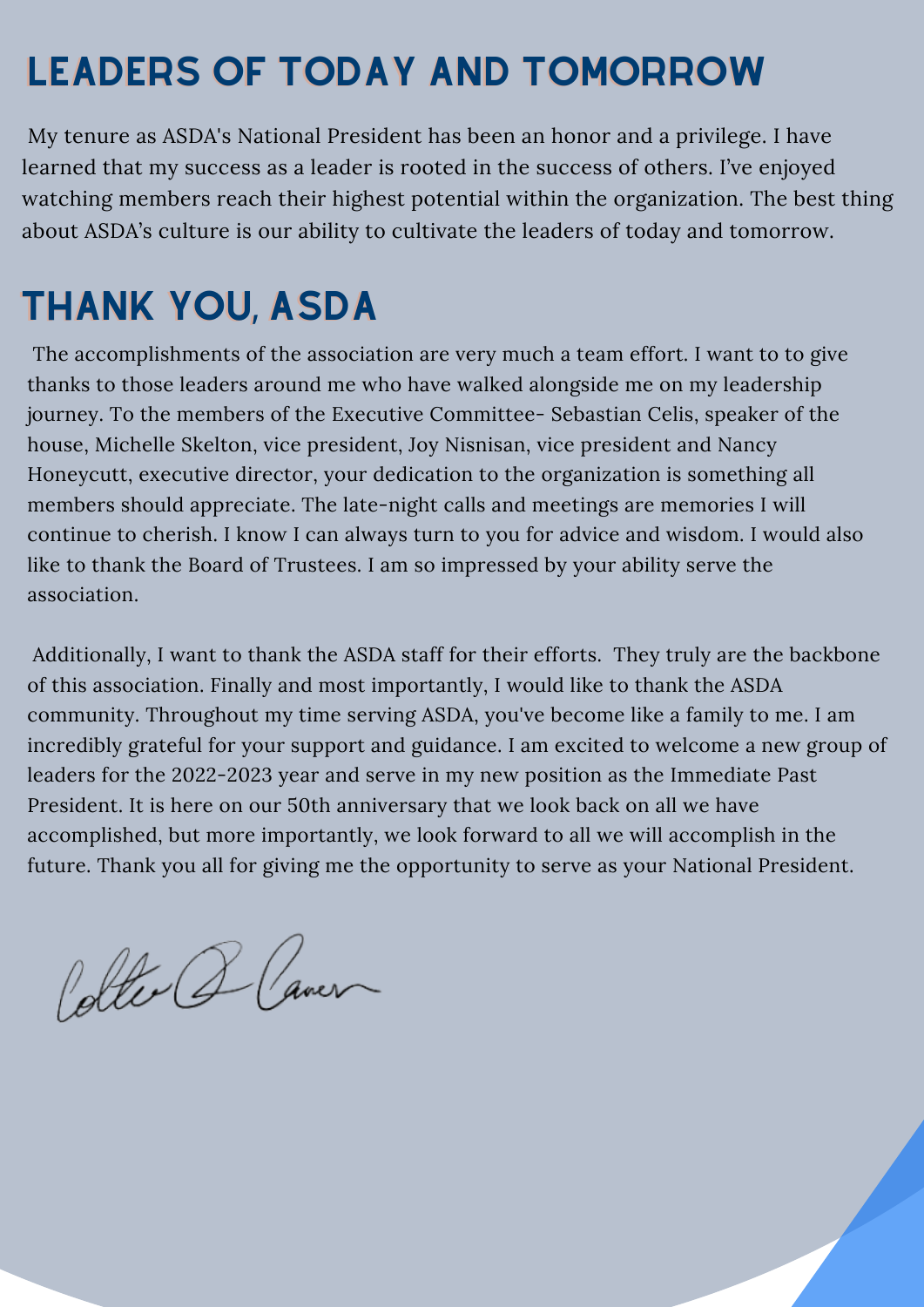### **STATEMENT OF ACTIVITIES**

#### **FOR THE TWELVE MONTHS ENDING DECEMBER 31, 2021**

#### **THE FINANCIAL STATEMENTS REPRESENT A FORECASTED VIEW ONLY.**

| <b>Advertising</b><br>Revenue<br>Program<br><b>Sponsors</b><br><b>Membership</b><br><b>Dues</b><br>Other<br><b>National</b><br><b>Meetings</b> |  |
|------------------------------------------------------------------------------------------------------------------------------------------------|--|
| <b>National</b><br><b>Operations</b><br>Expense<br><b>Meetings</b><br><b>Member</b><br>Programs<br>Leadership<br><b>Communications</b>         |  |
| 2021 Membership<br><b>Contribution to Net Assets</b><br>25,000<br>21,468<br>20,000<br>15,000<br>10,000<br>2020 Forecast<br>5,000<br>954<br>6   |  |
|                                                                                                                                                |  |

Predoctoral Predental International

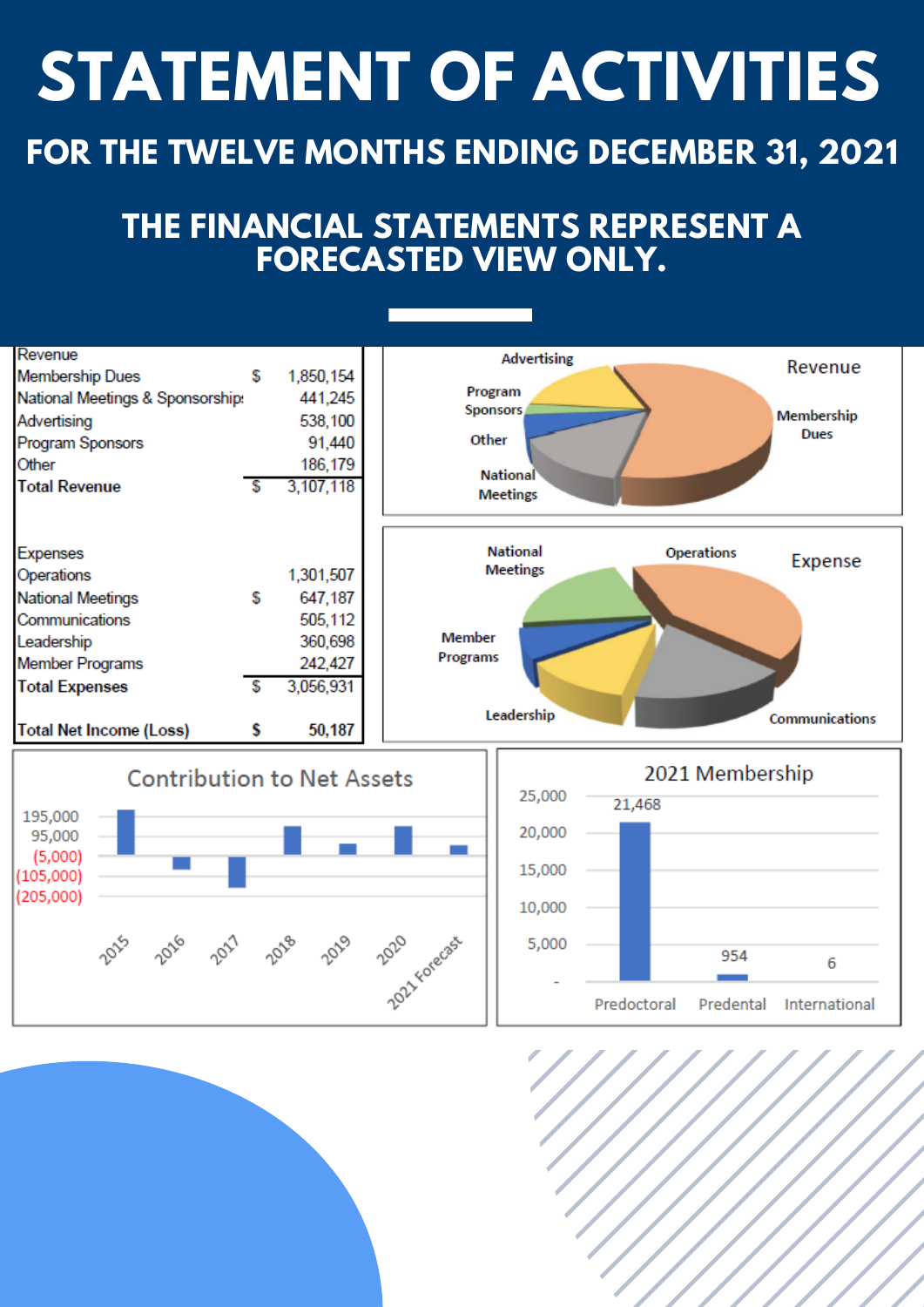## 2021-22 **COUNCIL AND COMMITTEE HIGHLIGHTS**

**2**

**220** 

**1**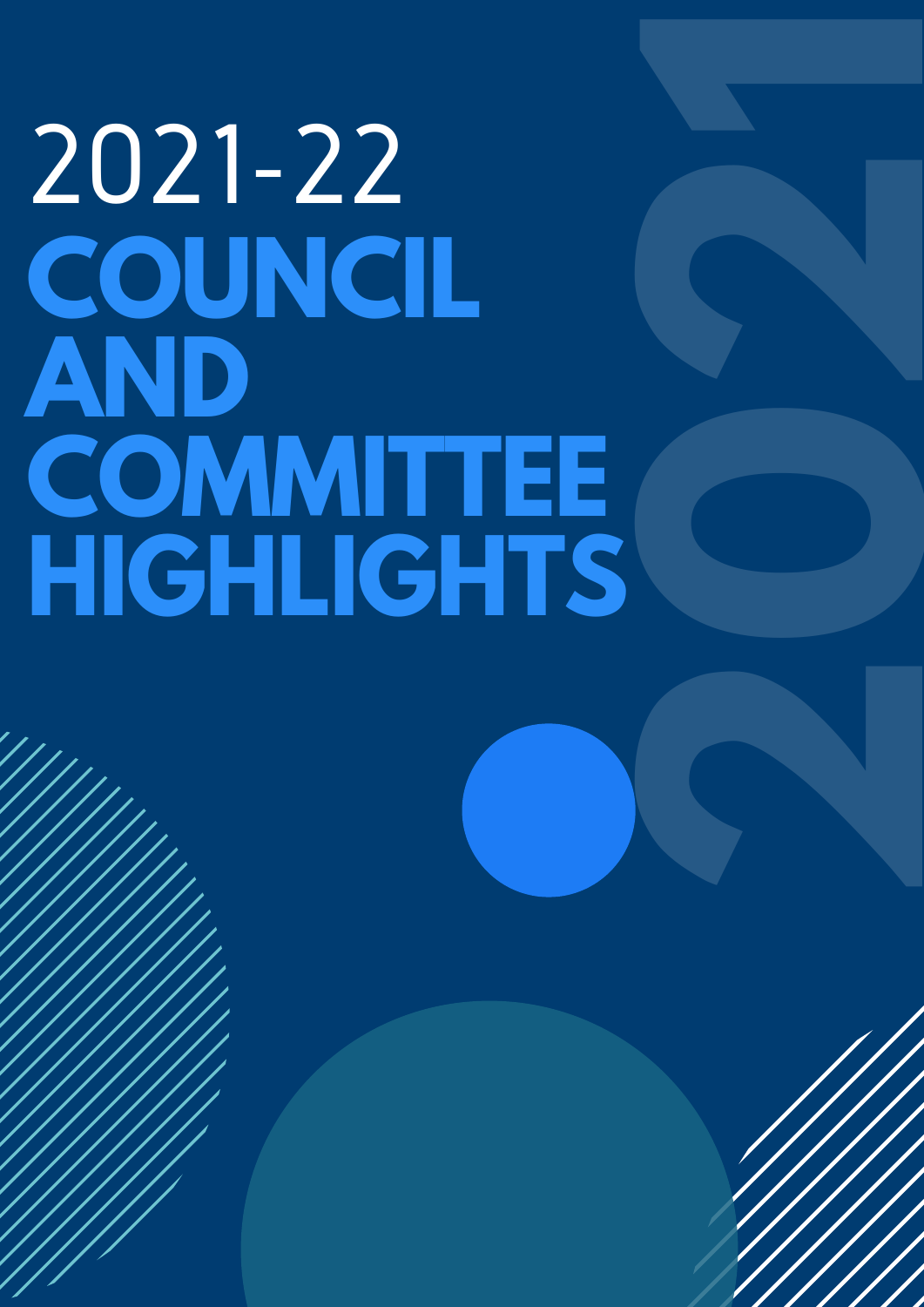#### **Board of Trus tees**

- Approved the reimagined meeting from National Leadership Conference to the Summit. The Summit took the most popular elements of NLC and combined it with interactive, deep-dive learning experiences to reignite their passion for leadership.
- Approved the ASDA podcast proposal. This will help students to bridge the gap between dental school curriculum and a successful and fulfilling career.
- Adopted an interim policy on eldercare. The Association encourages dental and allied dental programs to educate students about the oral health needs and issues of elderly patients.

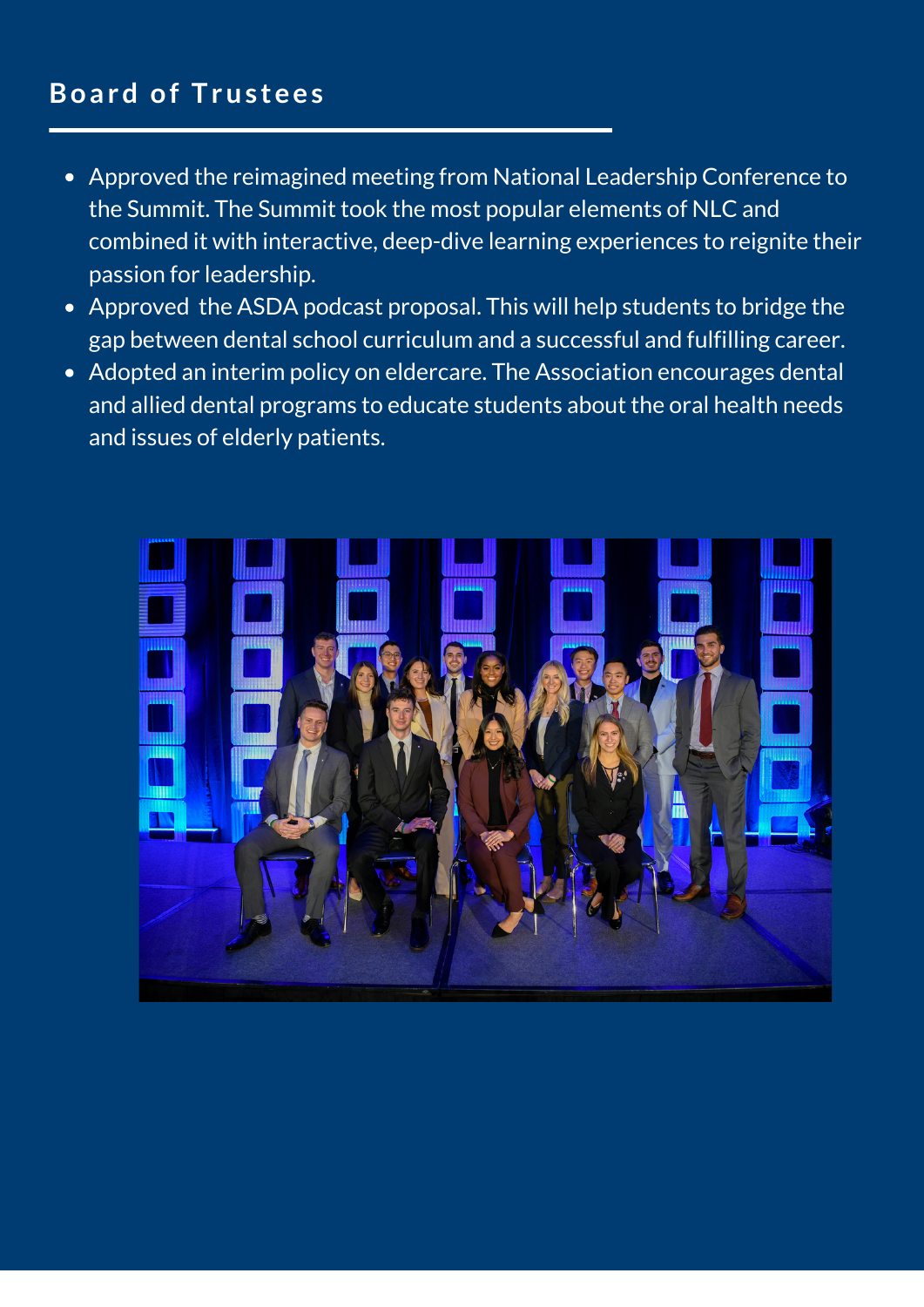#### **Council on Advocacy**

- The council hosted a variety of advocacy webinars, providing timely and useful information to members.
- Fast Facts Videos: Council members created 1-3 minute "Fast Facts" videos that take a broad topic and educate members with "need to know" facts in a short video.
- The council determined ASDA's support to sign onto 8 coalition letters on a variety of topics; the council also determined ASDA's support of 8 bills to be displayed on ASDA Action

#### **Council on Communications**

- The council honed in on creating Instagram Reels and story content showcasing engaging and informative content in an easy-to-digest manner. All created reels received higher reach than average content in 2021.
- Pride Month Initiative: Each week of Pride Month, the council focused on a different aspect of education to film/research for the @dentalstudents Instagram story.
- Conference Promotions/Recaps: The council created reels to recap events and also to promote them, such as the Summit, Annual Session and ADA Dentist and Student Lobby Day
- Leadership: The council created two separate reels to promote leadership applications for Councils and Trustees.

#### **Counc il on Profes s ional I s sues**

- Resources: The council compiled resources that community service leaders can utilize when planning events. Resources were placed on the ASDA website.
- Recognition: The council developed a 3-part series on the ASDA blog highlighting members highly involved in community service. The series ran November 8, 15 and 22, and highlighted members from Los Angeles, Missouri-Kansas City, and Meharry ASDA.
- Week of Service: Council members filmed a promotional video detailing Week of Service theme, what to expect, and ways to get involved. The council recruited members to film 30-second videos sharing what community service means to them to be shared on Instagram. The council also developed three different levels of challenges to get involved.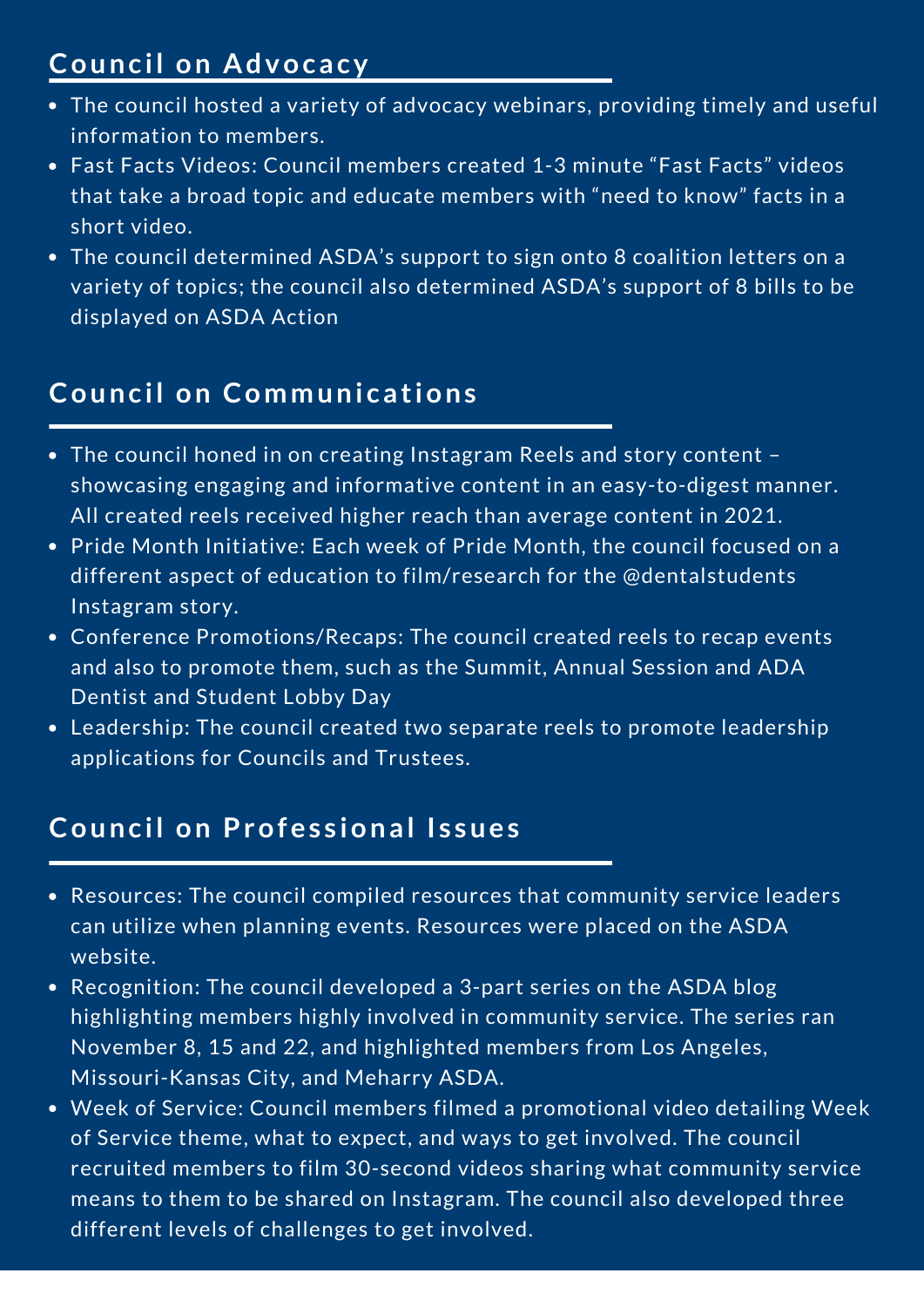#### **Governance Committee**

- The Committee reviewed the governance documents and proposes:
- Additional language to differentiate Executive Committee and District Trustee candidacies.
- Proposes additional language to clarify the purpose and objective of district caucuses.
- Proposes edits to Current Statements of Position or Policy to become more inclusive and to align with a post-pandemic world.
- The Committee made it a priority to edit ASDA's governing documents to be more inclusive (i.e. 'his/her' to 'their'). These edits will appear in ASDA's governing documents and will be shared on the ASDA website following Annual Session.

#### **Committee on Ses s ions**

- Annual Session theme: The Committee selected the 2022 Annual Session theme, Fifty & Forward, in celebration of ASDA's 50th Anniversary year coming to a close.
- New educational sessions: The Committee developed new educational breakout sessions to be presented at Annual Session, focusing on providing training to chapter leaders in areas critical to the success of a chapter.
- Educational material: In collaboration with the Council on Communications, the Committee developed a video intended to help members understand who comprises the House of Delegates and what their role is at Annual Session.

#### **Editor ial Board**

- 75% dental school inclusion. A total of 49 out of 66 dental schools wrote for Contour or ASDA Blog.
- Diverse imagery. The Editorial Board ensured both publications used stock images that represent dentistry in its full diversity and avoided images that reinforce outdated gender stereotypes in medicine.
- Content focus updates. Contour introduced a new department (History of Dentistry) and changed the focus of Science + Tech 2 to student research or student projects. The Student Life section now has themes.
- Digital enhancements. Writers and editors increasingly requested to insert dynamic media such as creating original videos, like a video on simple stretches to accompany the Wellness article in the Nov/Dec issue of Contour.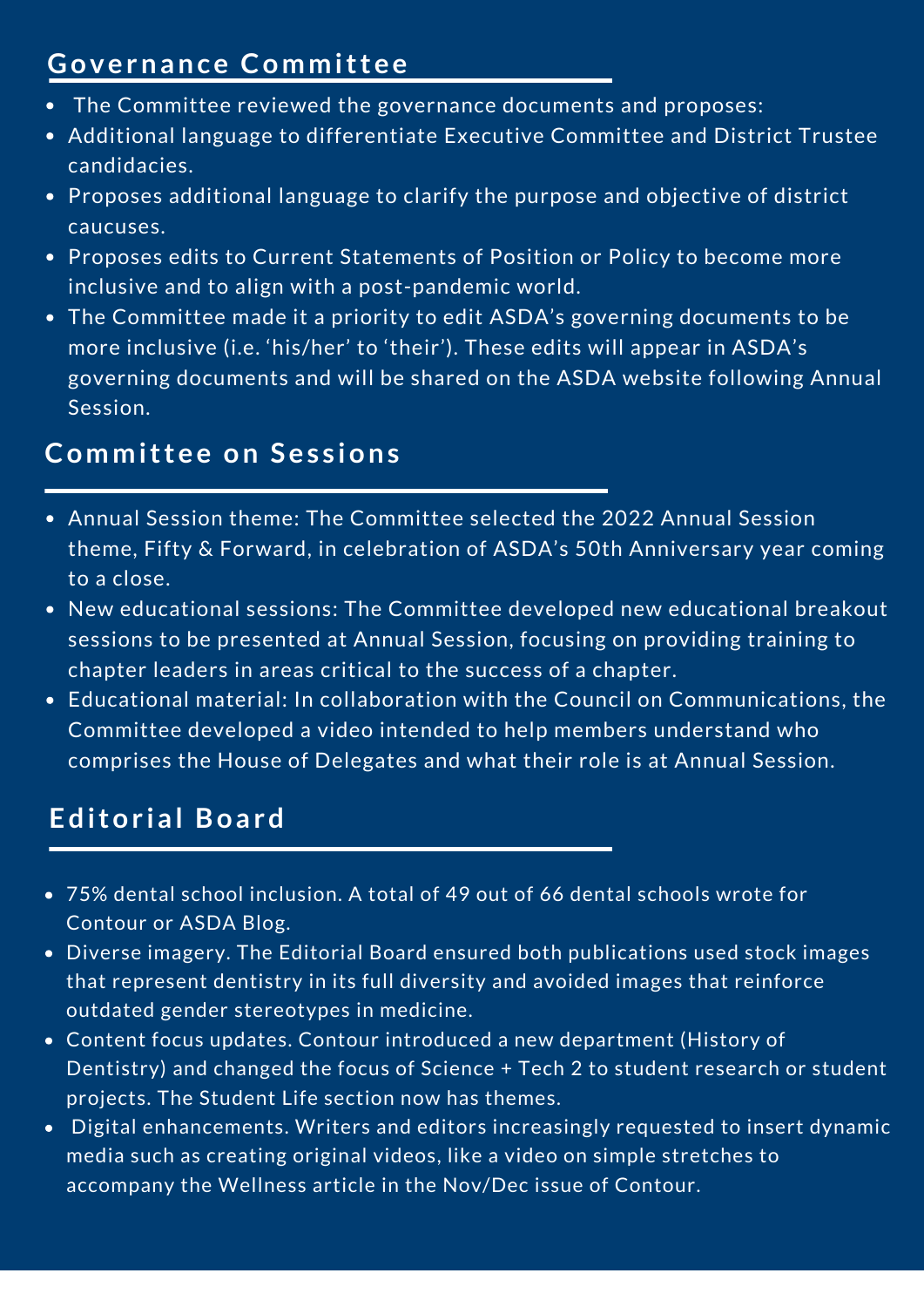#### **Council on Membership**

- Revised PFM Crown Award: The Council on Membership submitted a revised PFM Crown Award Project Proposal to the Board, which was approved.
- Member benefit video: The Council on Membership submitted a video project proposal to the Council on Communications to highlight the benefits of membership, which was approved.
- Fever Week Challenge: To energize chapter leaders the Council on Membership created an ASDA Fever Week Challenge, which will launch summer of 2022. The council also worked with staff to create a virtual chapter leader speed networking event, which occurred in January 2022.

#### **National Leader Alumni Spec ial Committee**

- Identified content for Career Compass: Committee completed a review of the existing Career Compass webpages review highlights of their collective feedback and discuss recommendations for the site.
- Assisted with The ASDA Community: Committee created 3 posts for the ASDA Community related to tips and insights they wish they had while in dental school. These insights were posted to the Community in January 2022.
- Assisted with alumni social media initiatives: Two "A Day in the Life" Instagram Story Takeovers took place in 2021.

#### **Diver s ity and Inc lus ion Task For ce**

- Reviewed ASDA's statements of policy & position for opportunities to incorporate inclusive language and expand ASDA's definitions of diversity, equity and inclusion.
- Reviewed the national leader application process. Recommended updates to ensure that there is equitable consideration of all candidates.
- Implemented diversity, equity, inclusion and belonging training for all national leaders as part of their leadership onboarding process.

#### **L i censure Task For ce**

- Developed written testimony that can be shared with state dental boards in support of permanently accepting non-patient based examinations.
- Appointed State Licensure Liaisons to advocate for permanent reform.